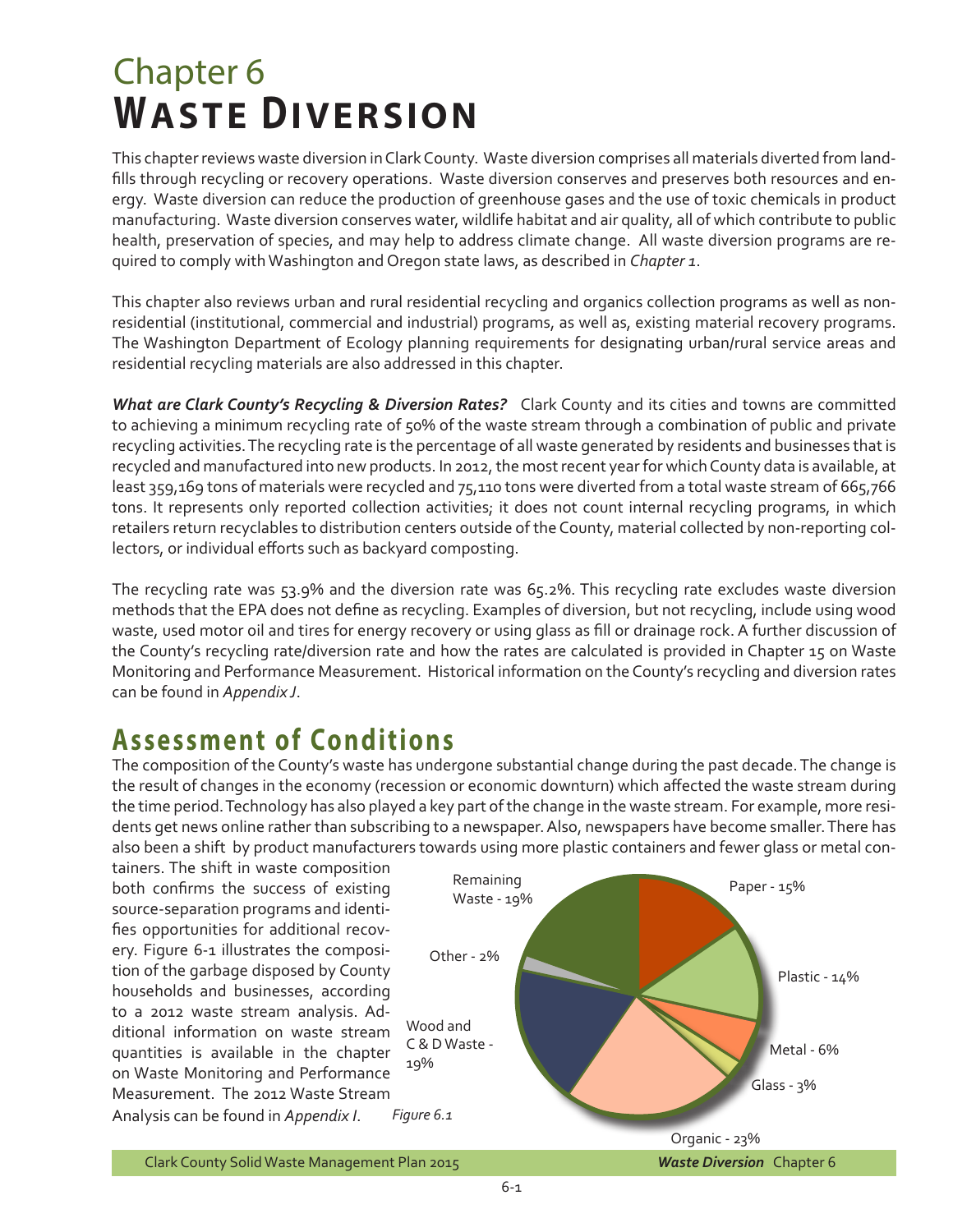**Diversion – Recycling Contracted Residential Recycling** Recycling is the collecting of recyclable materials that would otherwise be considered waste, sorting and processing those materials, and then manufacturing them into new "recycled content" products. Contracted curbside collection is the predominant recycling method for both singlefamily and multi-family residential recycling within the Clark County urban service area. Subscription-based curbside recycling service is available in the rural areas.

**What Can Be Recycled?**

Clark County's curbside recycling program includes a thorough list of materials that can be recycled. Evaluation of this list is on-going. Criteria include: the potential for waste diversion; collection efficiencies; processing requirements; market conditions; market volatility; local market availability; continuity with existing programs; and Oregon recycling certification requirements. All curbside recyclables in the county are delivered to the [West Van Materials Recovery Center](http://www.clark.wa.gov/recycle/disposal/selfhaul.html) for sorting and processing.

Three major changes have occurred in the curbside recycling program since its inception in 1991. In 1995, the County and cities added all plastic bottles to the list; in 2002 antifreeze, household batteries, and aerosol cans were added. In 2009 plastic tubs and buckets were added, and the collection method was changed: from three stacking bins to a roll cart for commingled materials plus a bin for glass. Concurrently with the 2009 change, the contracted processor significantly upgraded the sort line at the West Van Materials Recovery Center, to expand capacity and accommodate the changed collection method.

Clark County recycling collection programs can now be considered mature, and the following materials will be considered "designated residential recyclables" for the purpose of meeting the Washington Department of Ecology planning guidelines:

- Aluminum cans and foil;
- Corrugated cardboard;
- Glass jars and bottles;
- Household batteries;
- Mixed paper;
- Motor oil and antifreeze (not included in the multi-family program);
- Newspapers;
- Plastic bottles, tubs, and buckets (excluding those contaminated by hazardous materials);
- Polycoated paper containers (e.g. milk cartons and drink boxes);
- Scrap metal;
- Steel cans (including spray cans); and,
- Yard Debris (Yard debris is separately collected from single-family residences, on a subscription basis).

In addition to the materials listed above as "designated residential recyclables", the following items are also recycled through on-going or seasonal programs and specially scheduled collection events within Clark County: chlorofluorocarbons, e-waste (predominately through the E-Cycle Washington program), fluorescent tubes, latex paint, lead acid batteries, mercury (including mercury containing products), oil filters, tires (limited recycling, based upon available markets), block foam, other plastics, and white goods (e.g. dryers, refrigerators, washers).

Additional materials will be considered on a case-by-case basis, as emerging markets become available. Potential additions include household food waste, business food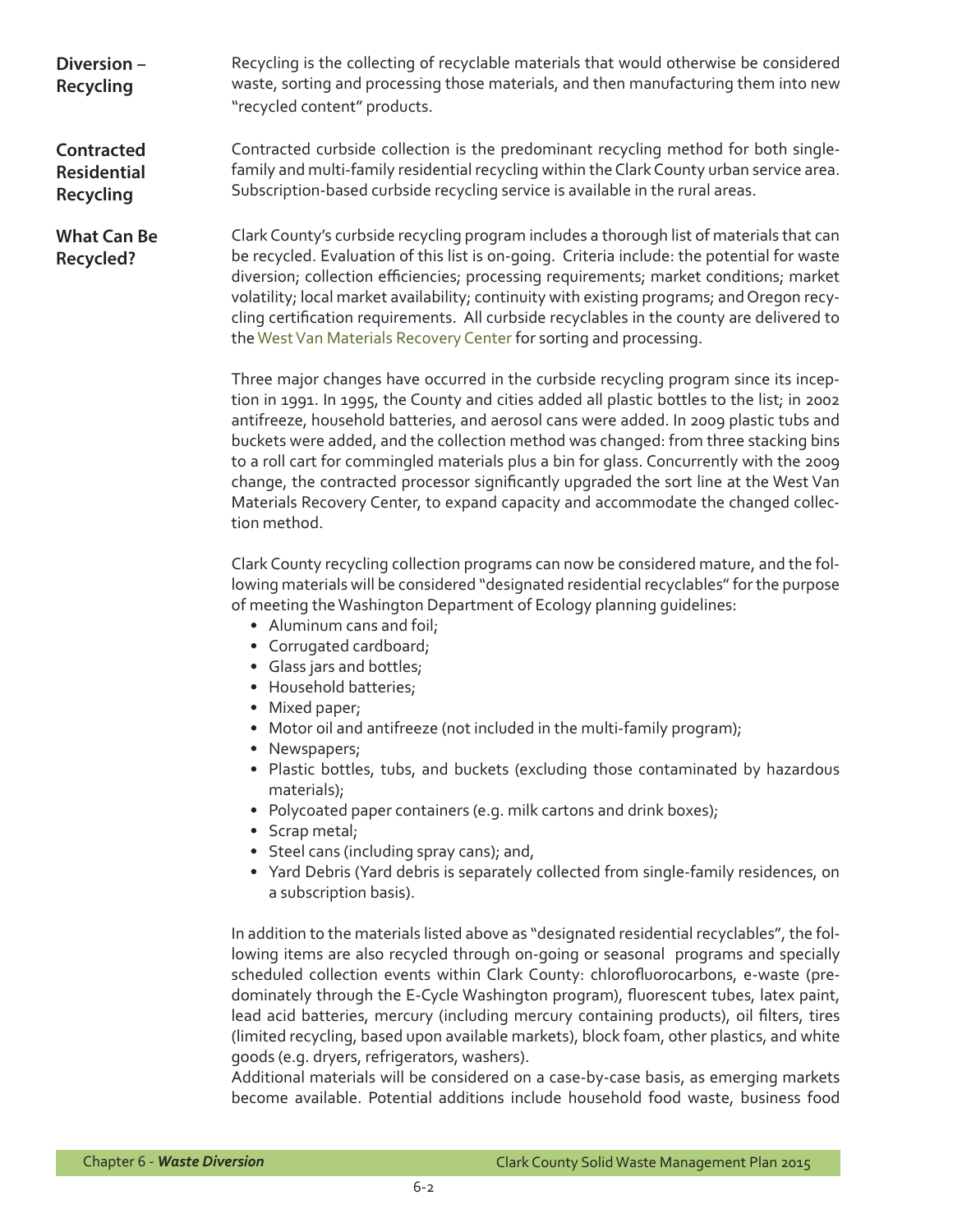waste, textiles, ceramics and (non-container) glass. Concrete, asphalt and brick are currently recovered from construction and demolition projects. These materials might be currently recyclable, but are not necessarily appropriate to include as designated recyclables at this time. The County's recycling collection and processing contracts have provisions for adding materials to the residential curbside collection program. The County will also notify the Washington Utilities and Transportation Commission (WUTC) of such changes.

**Recycling Collection Services**  The county and cities have contracted with Waste Connections of Washington (WCW) to provide residential recycling collection services (single family, multifamily and yard debris). Refer to the table on page 1-7 for information on cities and county contracts for recycling services.

**Urban Residential Organic Wastes** Organic waste (or "organics") is a broad term which includes yard debris, pre- and postconsumer food waste, and other potentially compostable source-separated materials. Organics are different from other recyclable materials in that they often can be managed and used at home by residents. The County actively promotes backyard composting (including vermicomposting) as a waste reduction method, as described in the chapter on *Waste Prevention and Reduction*. Backyard composting avoids the economic and environmental costs and risks of operating collection and transport systems and centralized processing facilities.

> However, not all residents have the ability or desire to compost their yard debris and/ or other organics at home. For those residents, collection services are important. All single-family residences within the County's defined Urban Growth Area and the Southwest Clean Air Agency's Burn Ban area have yard debris collection available on a subscription basis. There is more discussion of yard debris and other organic wastes in the chapter on *Organic Wastes*.

**Residential Recycling Collection Service**

In 2009, the County transitioned to a roll cart-based collection system for both single family and multi-family residences. The carts are for commingled paper, plastic, and metal recyclables; glass bottles are collected separately, in a bin next to the cart. For single family residences only, used motor oil, antifreeze and household batteries are also collected next to the cart. These items are not collected at multifamily complexes; otherwise, materials collected and sorting requirements are the same for all residents. The multi-family collection service program provides each complex with 60- or 90-gallon collection carts, signage for the central collection areas, and in-home containers for storing and transporting materials to the central collection areas. Multi-family collection schedules are set to meet the requirements of each complex.



Clark County Solid Waste Management Plan 2015

*Waste Diversion* Chapter 6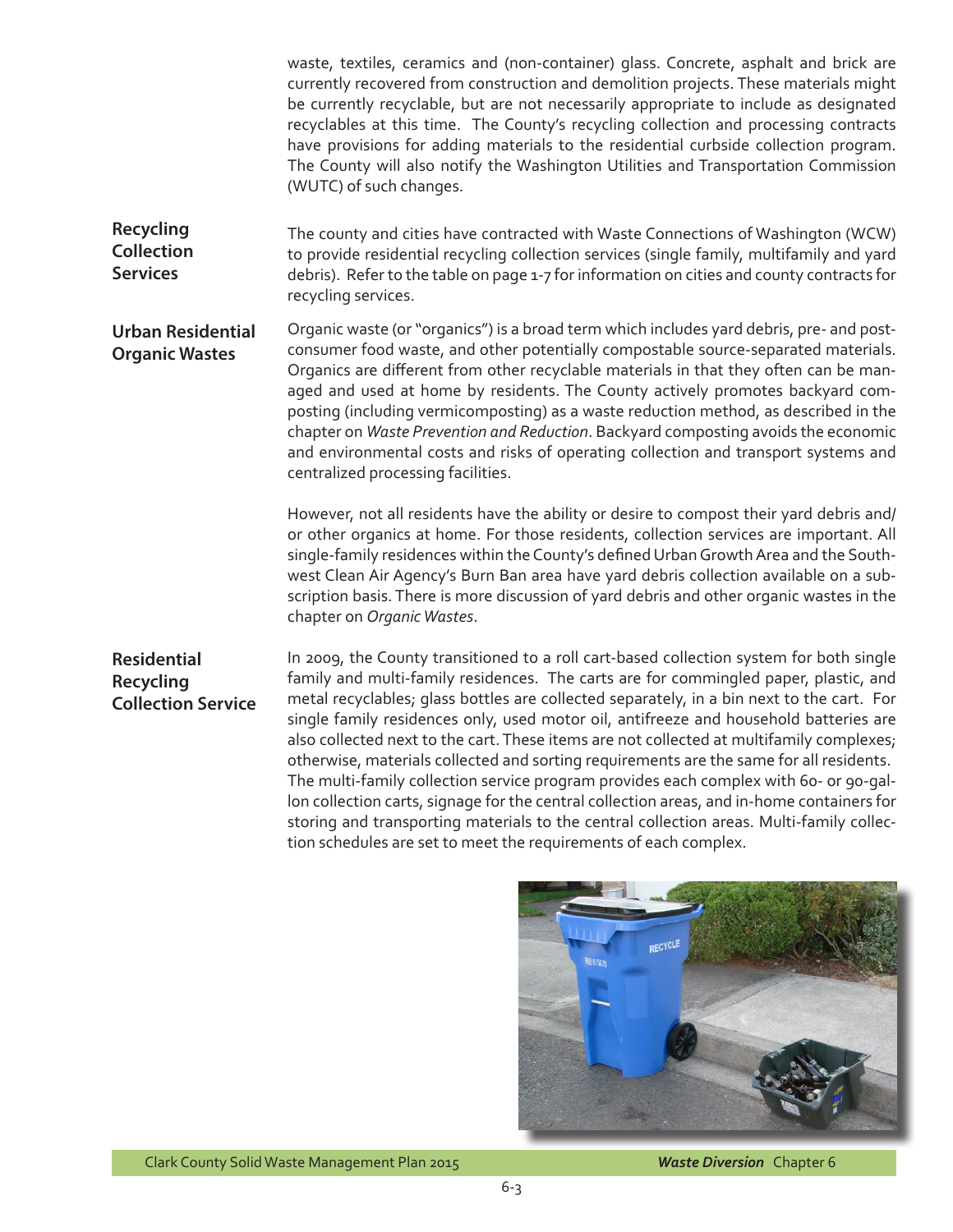

Weekly collection services are provided for single family residents in Battle Ground, Camas, Ridgefield, Washougal and the unincorporated Urban Service Area. Every-other-week collection services are provided for single family residents in La Center, Vancouver, Yacolt and the unincorporated Rural Service Area.

Residents may also deliver their recyclable materials to public drop-off centers at transfer stations, private buy-back recyclers, or drop-off containers. Public drop off sites include:

- CRC's three public transfer stations
- Air, Water, Earth Recycling (buy-back)

Recycling collection events may be scheduled periodically throughout the year to collect special items. The County provides the online resources RecyclingA-Z.com to provide residents with current information on recycling a wide range of items, and 2good-2toss.com as a mechanism to exchange and reuse items with other residents.

**Non-residential (Commercial) Recycling**

Under current law, all non-residential recycling and collection of yard waste for composting may occur in a competitive market place. Solid waste haulers, disposal companies, private recyclers, private composters and individual collectors are allowed to make collection arrangements with non-residential generators, adhering to the following jurisdictional licensing requirements.

Clark County has a competitive commercial recycling environment, with commercial recycling services provided by a variety of service providers. Some operators specialize in paper fibers such as office papers or corrugated cardboard, or in wood wastes, while others offer a full array of services for most commodities. The County actively supports commercial recycling through technical assistance programs and promotional educational materials. The degree of source separation required varies by vendor. Sourceseparated recyclables may be commingled (combined with other source-separated recyclables) to increase collection efficiencies.

**Non-residential (Commercial) Organic Wastes**

Under current law, all non-residential recycling and collection of yard waste for composting may occur in a competitive market place. Solid waste haulers, disposal companies, private recyclers, private composters and individual collectors are allowed to make collection arrangements with non-residential generators, adhering to jurisdictional licensing requirements.

The County is currently working with school districts, restaurants, and institutional entities in development of food waste collection programs. As a pilot, food waste is considered to be a part of the MSW waste stream. There is more discussion of these programs in the chapter on Organic Waste.



*Source: Environmental Law Update*

Clark County Solid Waste Management Plan 2015